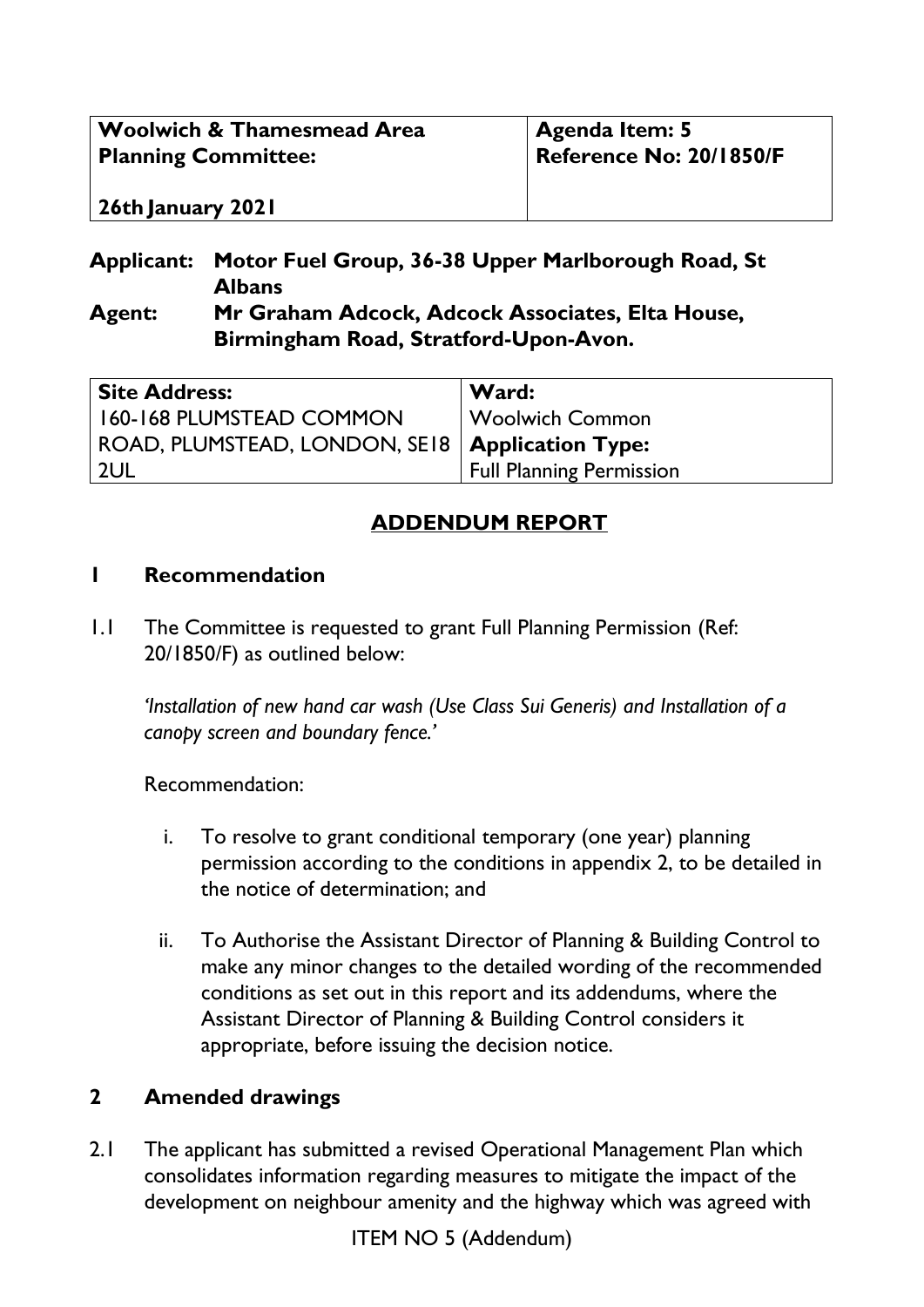officers via previous emails. As a result of the receipt of revision 1 of the Operational Management Plan the list of drawings within Appendix 1 and conditions 2 and 6 within Appendix 2 have been revised and are copied in below.

### 2.2 *Change to Appendix 1 of the main report*

### **Appendix 1 - Drawing numbers**

The following drawings and associated documentation has been submitted by the applicant in support of application reference **20/1850/F**:

Heritage Impact Assessment dated December 2019; Thames Water Consent to Discharge; PA01b rev B; PA02c rev C; PA03a rev A; PA04b rev C; PA05b rev B; PA06a rev A; PA07a rev A; **Operational Management Plan rev 1;** Supplementary operational information (email) dated 20<sup>th</sup> October 2020; Supplementary operational information (email) dated 23<sup>rd</sup> October 2020; Supplementary operational information (email) dated 11<sup>th</sup> November 2020; Existing jet wash plant photograph; Responsible Car Wash Scheme email dated 7<sup>th</sup> December 2020.

### 2.2 **Changes to Conditions 2 and 6 within Appendix 2 of the main report:**

### **Condition 2**

The development shall be carried out strictly in accordance with the application plans, drawings and documents hereby approved and as detailed below:

Heritage Impact Assessment dated December 2019; Thames Water Consent to Discharge; PA01b rev B; PA02c rev C; PA03a rev A; PA04b rev C; PA05b rev B; PA06a rev A; PA07a rev A; **Jet Wash Management Plan rev 1**; Supplementary operational information (email) dated 20<sup>th</sup> October 2020; Supplementary operational information (email) dated 23<sup>rd</sup> October 2020; Supplementary operational information (email) dated 11<sup>th</sup> November 2020; Existing jet wash plant photograph; Responsible Car Wash Scheme email dated 7<sup>th</sup> December 2020.

**Reason**: In the interests of good planning and to ensure that the development is carried out in accordance with the approved documents, plans and drawings submitted with the application and is acceptable to the local planning authority.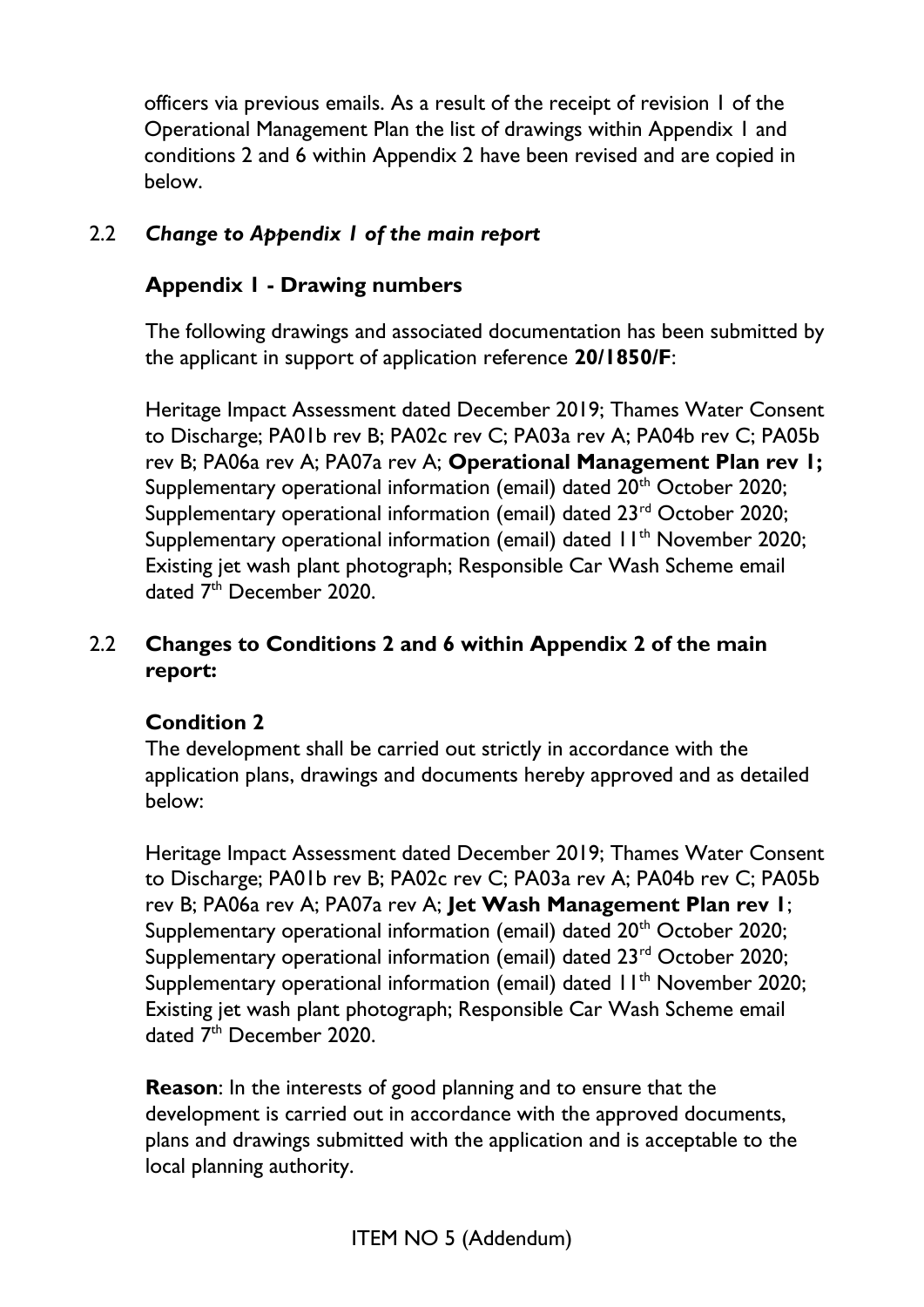### **Condition 6**

The development shall be fully implemented in accordance with the approved Operational Management Plan rev 1 unless prior written agreement is obtained from the Local Planning Authority.

### **Reason:**

To preserve the amenity of neighbouring occupiers as well as the safe operation of the highway and service station, and to comply with Policies 6.10, 6.11, 7.14 and 7.15 of the London Plan (2016) and Policies E(a), IM4, IM(a) and IM(b) of the Royal Greenwich Core Strategy (2014).

## **3 Additional noise condition**

3.1 Condition 14 has been added which requires the applicant to submit details of the type, quantity, position within the site and noise of operation of all plant and mechanical equipment to be used during the approved hand car wash operation for approval by the local planning authority to ensure that the noise levels from the proposed plant is within acceptable levels and would not harm the amenity of the neighbouring occupiers. The wording of Condition 14 has been copied in below and is also included in Appendix 2 of this addendum report.

## *Condition 14*

*Prior to the commencement of the development hereby approved, full details of the type, quantity, position within the site and noise of operation of all plant and mechanical equipment to be used during the approved hand car wash operation shall be submitted to and approved in writing by the local planning authority. The development shall be fully implemented in accordance with the approved details for the lifetime of the development.* 

*Reason: To preserve the amenity of the neighbouring properties, and to comply with Policy 7.15 of the London Plan (2016) and Policy E(a) of the Royal Greenwich Local Plan: Core Strategy with detailed policies (2014).* 

**4** *All of the other conditions and informatives included within Appendix 2 of the original (main) committee report remains unchanged and in force.*